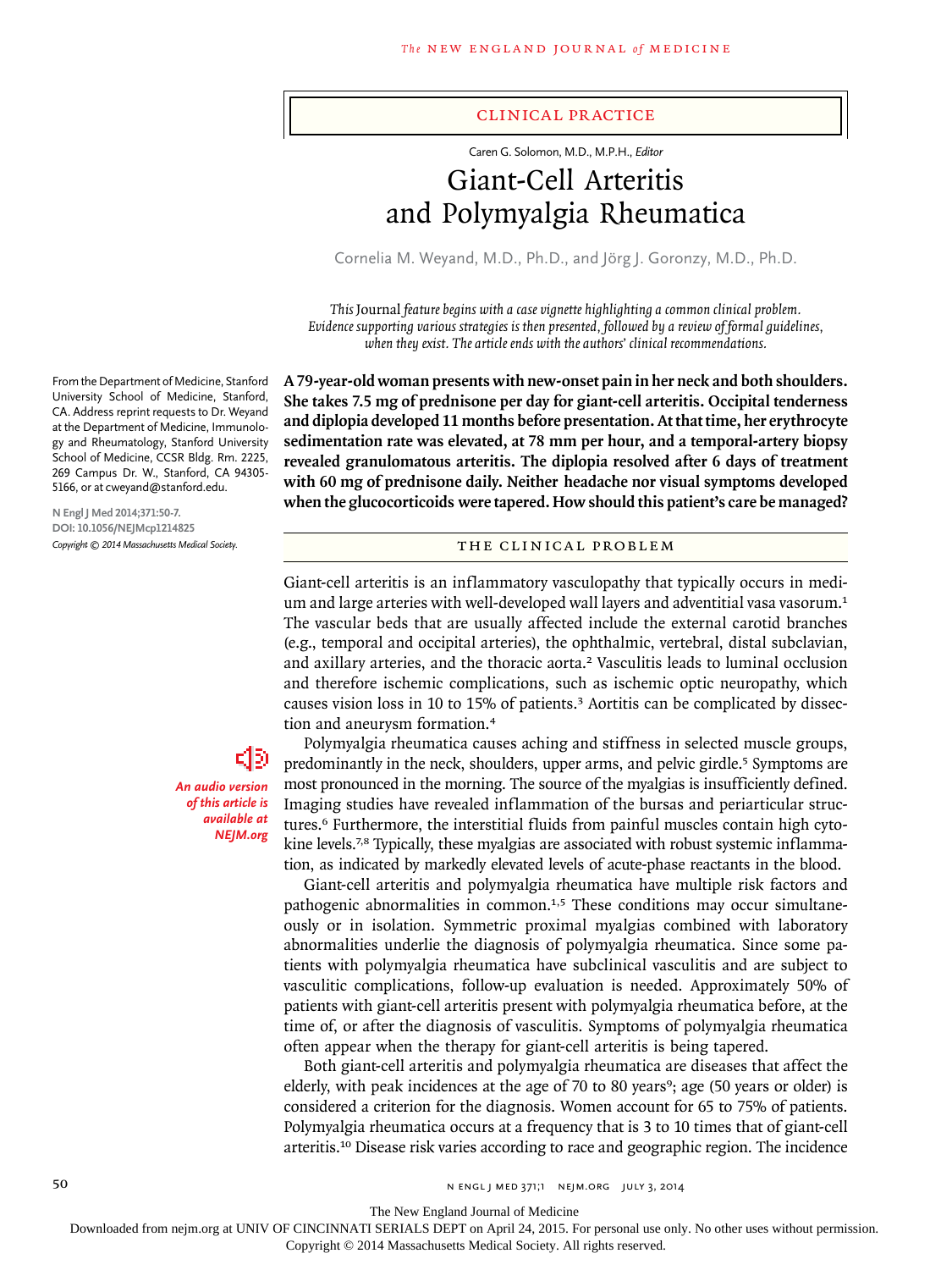#### **key Clinical points**

#### **GIANT-CELL ARTERITIS AND POLYMYALGIA RHEUMATICA**

The immune-mediated diseases giant-cell arteritis and polymyalgia rheumatica occur in patients 50 years of age or older and are now recognized as chronic conditions.

- The diagnosis of giant-cell arteritis should be confirmed on the basis of histologic findings when possible.
- Glucocorticoids are the standard therapy for both giant-cell arteritis and polymyalgia rheumatica, with higher doses used for giant-cell arteritis.
- Disease flares in patients with giant-cell arteritis and polymyalgia rheumatica are common during the tapering of glucocorticoids and often respond to a 10 to 20% increase in dose.
- Arteritic ischemic optic neuropathy, which can result in blindness, should be treated as an emergency and requires prompt diagnosis and initiation of high-dose glucocorticoid therapy.
- In one quarter of patients with giant-cell arteritis, the aorta and its major branches are involved. Largevessel disease is reliably diagnosed with computed tomography or magnetic resonance imaging.
- Longevity is generally not reduced by giant-cell arteritis or polymyalgia rheumatica, but glucocorticoid treatment often has adverse effects. Patients should be closely monitored, with attention to bone loss and consideration of prophylaxis against pneumocystis pneumonia.

is highest among whites in northern European populations (about 20 cases per 100,000 persons older than 50 years of age); it is lower in southern European populations (about 10 cases per 100,000) and is markedly lower in American populations of Asian or African descent (about 1 case per 100,000). HLA polymorphisms modulate the risk of disease. An onset of disease late in life suggests that environmental exposures influence susceptibility factors; socioeconomic status has no noticeable effect.<sup>11</sup>

Longevity is not reduced in patients with giantcell arteritis and polymyalgia rheumatica unless severe aortitis is also present.<sup>12-14</sup> Contrary to the previously held belief that giant-cell arteritis and polymyalgia rheumatica are self-limiting conditions, vasculitis persists in many, if not all, patients, although in most instances it does not cause life-threatening complications.

# interleukin-17 or interleukin-21 axis<sup>17</sup>; the latter (but not the former) is effectively suppressed with glucocorticoid treatment.18 Effector cytokines released into the arterial wall activate inflammatory cells and target endothelial cells, vascular smoothmuscle cells, and fibroblasts, leading to lumenobstructive intimal hyperplasia. Elastolytic and proteolytic enzymes (e.g., matrix metalloproteinases) and proangiogenic and growth-promoting factors (e.g., vascular endothelial growth factor and plateletderived growth factor) promote remodeling of the arterial wall, giving rise to the characteristic findings on imaging and clinical manifestations.

type 1 helper T-cell (Th1)–interferon-γ axis and the interleukin-6–type 17 helper T-cell (Th17)–

# Strategies and Evidence

# **Evaluation and Management**

The diagnosis of giant-cell arteritis is considered on the basis of the medical history, clinical evaluation, and laboratory and imaging tests, and it is confirmed on the basis of histologic findings. The absence of pathognomonic clinical and laboratory characteristics makes polymyalgia rheumatica more difficult to diagnose, unless it is accompanied by giant-cell arteritis.

#### *Laboratory Testing*

Marked elevations in the erythrocyte sedimentation rate (ESR) and the level of C-reactive protein

# Pathophysiological Features

Molecular studies of large-vessel vasculitis<sup>15</sup> suggest that dendritic cells residing in the vessel wall initiate the pathogenic cascade and recruit T cells and macrophages to form granulomatous infiltrates. Dendritic cells have a territorial distribution in the vascular tree<sup>16</sup> that may determine the pattern of vasculitis. Vascular lesions in inflamed temporal arteries contain an array of cytokines and inflammatory mediators.<sup>15</sup> Two major immune-response networks have been identified: the interleukin-12–

n engl j med 371;1 nejm.org july 3, 2014 51

The New England Journal of Medicine

Downloaded from nejm.org at UNIV OF CINCINNATI SERIALS DEPT on April 24, 2015. For personal use only. No other uses without permission.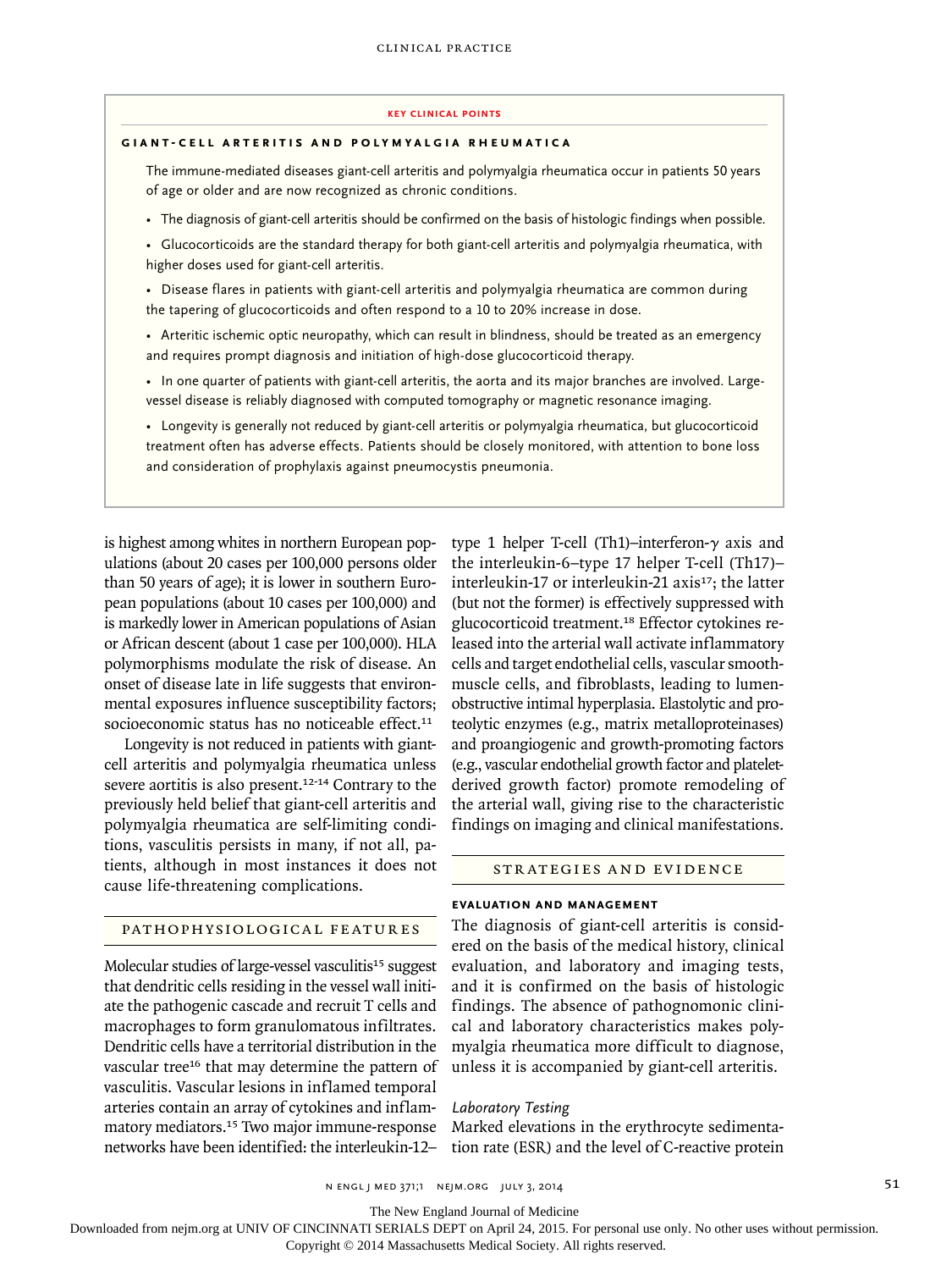(CRP) are common in giant-cell arteritis and polymyalgia rheumatica, as are the presence of thrombocytosis and anemia. In a cohort of 764 patients with suspected giant-cell arteritis who underwent biopsy, with the diagnosis confirmed in 177 patients, the sensitivity of an elevated ESR was 84% and that of an elevated CRP level was 86%; the specificity of these markers was low, however, at 30%. Only 4% of patients with confirmed giantcell arteritis had both a normal ESR and a normal CRP level at the time of diagnosis.<sup>19</sup> Assessment of inflammatory markers is helpful during diagnostic evaluation and long-term monitoring, but elevated levels of these markers should not be the only indication for immunosuppressive therapy.

No highly specific biomarkers for giant-cell arteritis and polymyalgia rheumatica have been validated. Levels of interleukin-6, a major inducer of CRP production, are characteristically elevated in untreated patients, transiently suppressed by therapy, and often higher than normal in patients with chronic disease.20-22 There is no evidence that the measurement of interleukin-6 levels is superior to the measurement of CRP levels in guiding clinical decisions, and its measurement is not recommended in routine practice.

If clinically indicated, assays for autoantibodies (e.g., antineutrophil cytoplasmic antibodies [ANCA] or anti–cyclic citrullinated peptide antibodies) can be used to rule out other rheumatic diseases, and serum electrophoresis can be used to detect monoclonal gammopathy. Blood cultures are recommended to evaluate fever of unknown origin.

#### *Imaging*

Large-vessel vasculitis occurs in 25% of patients with giant-cell arteritis.14 Magnetic resonance angiography (MRA) or computed tomographic angiography (CTA) of the aortic arch and its major branches is useful in patients in whom giant-cell arteritis has been confirmed on biopsy, in order to assess the extent of arterial involvement (including the presence of stenosis, dissection, and aneurysms) and to monitor vascular lesions for any signs of progression<sup>6</sup> (Fig. 1). MRA or CTA may also be used to identify large-vessel involvement in patients with suspected giant-cell arteritis that has not been confirmed on biopsy and in whom there is clinical evidence of peripheral ischemic disease. Intramural leaky microvessels give rise to delayed enhancement of the arterial wall, which is consistent with but not specific for inflammatory activity. Wall thickening and increased intrawall blood pooling may not be

reversible with treatment and should not be used to assess the inflammatory burden or disease activity. Given the effective use of MRA and CTA, traditional angiography is now reserved for planning revascularization procedures, when required.

The use of 18F-fluorodeoxyglucose (18F-FDG) with positron-emission tomography and computed tomography (PET–CT), which detects hypermetabolic cells, has been proposed for quantifying the inflammatory burden.<sup>23</sup> The sensitivity and specificity of this high-cost imaging method for diagnosing and monitoring giant-cell arteritis have not been established. <sup>18</sup>F-FDG with PET-CT cannot be relied on to distinguish vasculitis from nonvasculitic inflammatory lesions (e.g., atherosclerotic changes in vessel walls), and its sensitivity for smoldering and treated vasculitis is limited<sup>24</sup>; routine use is not recommended.

Color Doppler ultrasonography can be used to visualize superficial arteries, such as the temporal artery, but its usefulness in evaluating the walls of deeper-seated vessels is limited. Vessel-wall edema produces a hypoechoic signal on color Doppler ultrasonography that is referred to as a halo sign. In a meta-analysis involving a total of 998 patients in 17 studies, the sensitivity of the halo sign for biopsy-positive giant-cell arteritis was only 75%, and the specificity was only 83%.25 High-fieldstrength MRI may emerge as a method that is sensitive to the detection of temporal-artery inflammation, but neither ultrasonography nor MRI has yet replaced temporal-artery biopsy, which is highly sensitive for even minor inflammatory changes.<sup>26,27</sup>

In polymyalgia rheumatica, ultrasonography or MRI may identify subacromial, subdeltoid, trochanteric, and cervical bursitis and tenosynovitis of the long biceps head.5,6 Peripheral-joint synovitis should raise suspicion of an alternative diagnosis, such as rheumatoid arthritis or inflammatory osteoarthritis. Current classification criteria do not require ultrasonography as a means of establishing the diagnosis of polymyalgia rheumatica.<sup>28</sup>

#### *Pathological Analysis*

In cases of suspected giant-cell arteritis, histologic verification of vasculitis should be sought by means of a temporal-artery biopsy with assessment of a vascular segment that is 1.5 to 2.0 cm in length. Histologic analysis is the standard for diagnosis; it can detect small inflammatory infiltrates and can also distinguish giant-cell arteritis from non–giantcell arteritis arteritides (e.g., ANCA-associated vasculitis). A negative biopsy finding does not rule out

The New England Journal of Medicine

Downloaded from nejm.org at UNIV OF CINCINNATI SERIALS DEPT on April 24, 2015. For personal use only. No other uses without permission.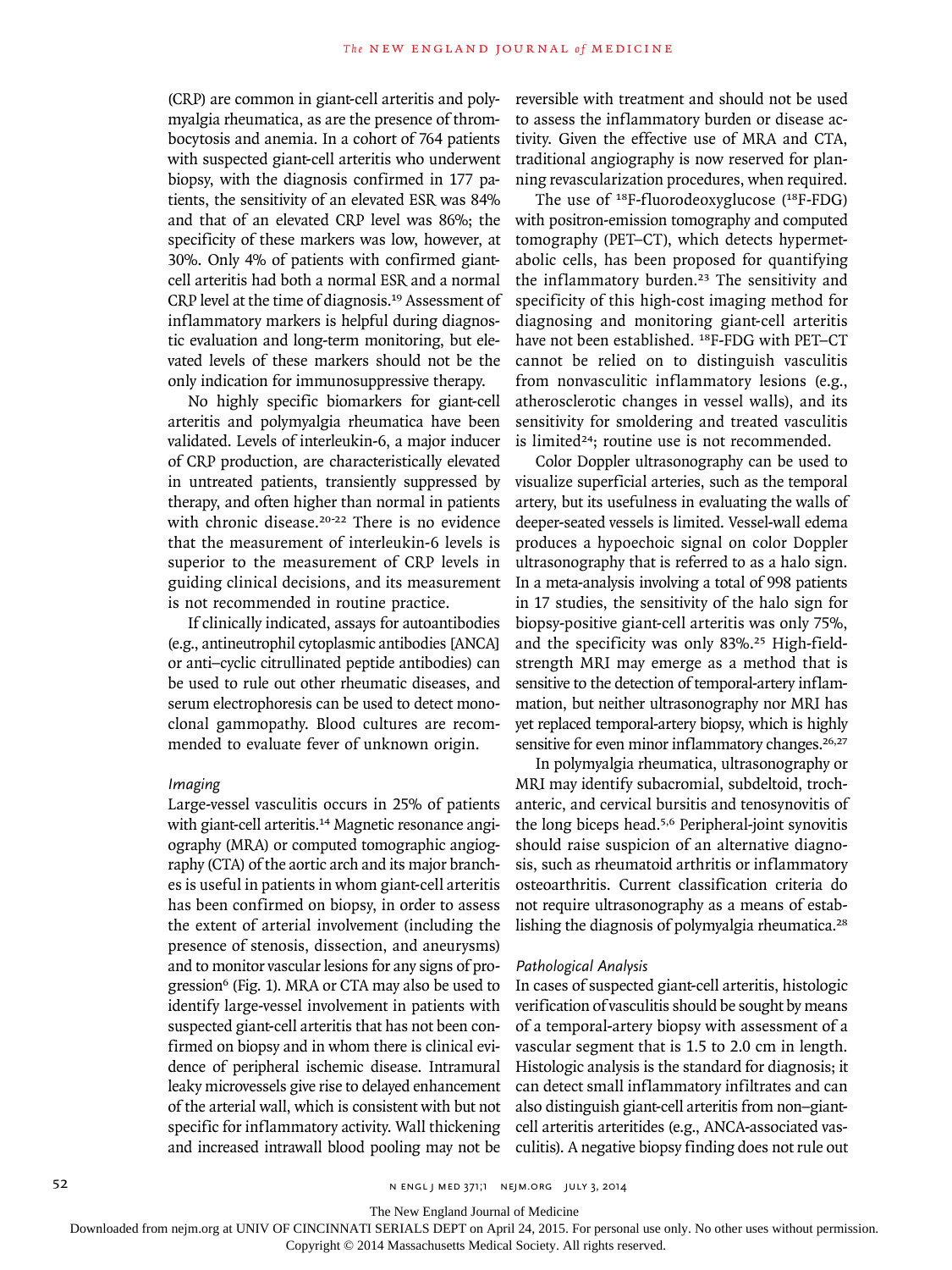giant-cell arteritis; however, biopsy identifies 85 to 95% of cases.<sup>14</sup> Temporal arteries are frequently not involved in patients with giant-cell arteritis who have predominantly subclavian involvement. Biopsy of a second site should be performed if there is a strong clinical suspicion in spite of negative findings at the site of the first biopsy and negative results of imaging. Routine bilateral biopsies are discouraged. Interpreting biopsy findings as false negative results and treating patients in the absence of strong diagnostic evidence is problematic, yet appears to be frequent in current practice. In a recent study, giant-cell arteritis was diagnosed clinically in 61% of 112 patients,<sup>29</sup> despite negative findings on temporal-artery biopsy. In such cases, patients may be unnecessarily exposed to the risk of glucocorticoid therapy.

Arteritic optic neuropathy is a true emergency, and therapy should not be delayed because of the risk of vision loss. The diagnostic sensitivity of temporal-artery biopsy remains high even after glucocorticoid therapy has been initiated; the sensitivity declines after several weeks of therapy.<sup>18,30</sup>

#### **Treatment**

#### *Immunosuppressive Therapy*

Giant-cell arteritis and polymyalgia rheumatica are responsive to glucocorticoids, and although there is no specific indication for their use in the treatment of these conditions, most cases are managed effectively with glucocorticoid monotherapy (Fig. 2A). Most treatment recommendations are based on clinical experience rather than the results of randomized, controlled trials. Therapy for giant-cell arteritis is initiated with prednisone at a dose of 1 mg per kilogram of body weight per day. Given the risk of irreversible is chemic complications, new-onset clinical manifestations of disease indicating an unstable supply of blood to the eyes or the central nervous system (e.g., arteritic optic neuropathy) are typically managed with intravenous pulse therapy (e.g., 1000 mg of methylprednisolone per day for 3 consecutive days) to optimize immunosuppression and suppress tissue edema. Once tissue necrosis occurs (e.g., optic-nerve ischemia with blindness for several hours), it is irreversible.

In most patients, the administration of highdose glucocorticoids is followed by rapid improvement of systemic inflammatory signs, presumably due to the effective suppression of interleukin-6 and the acute-phase response. In current practice, the tapering of glucocorticoids is generally started once reversible clinical signs have abated and labo-





**Figure 1. CTA and MRA of the Aortic Arch in Two Patients with Giant-Cell Arteritis.**

Computed tomographic angiography (CTA) (Panel A) shows the results of aortic-root repair and aortic-arch replacement with an "elephant trunk graft" in a 71-year-old woman who had biopsy-confirmed giant-cell arteritis. The graft terminates in the proximal descending thoracic aorta. Arrows indicate an aneurysm that is maximally dilated at the proximal descending thoracic aorta. The image was created with data from contiguous axial images reformatted in the sagittal and coronal planes. Contrast-enhanced magnetic resonance angiography (MRA) (Panel B) shows the aortic arch and its branches in a 72-year-old woman with biopsy-positive giant-cell arteritis. Arrows indicate stenotic lesions in the bilateral subclavian and axillary arteries, and arrowheads indicate long-segment occlusions of the proximal brachial arteries. Images courtesy of Dr. D. Fleischmann (Panel A) and Dr. F. Chan (Panel B), Department of Radiology, Stanford University.

ratory values have normalized. The dose is initially reduced by 10 to 20% every 2 weeks; once the dose falls below 10 mg of prednisone per day, tapering is usually slowed (generally by 1 mg per month).

N ENGL J MED 371;1 NEJM.ORG JULY 3, 2014

The New England Journal of Medicine

Downloaded from nejm.org at UNIV OF CINCINNATI SERIALS DEPT on April 24, 2015. For personal use only. No other uses without permission.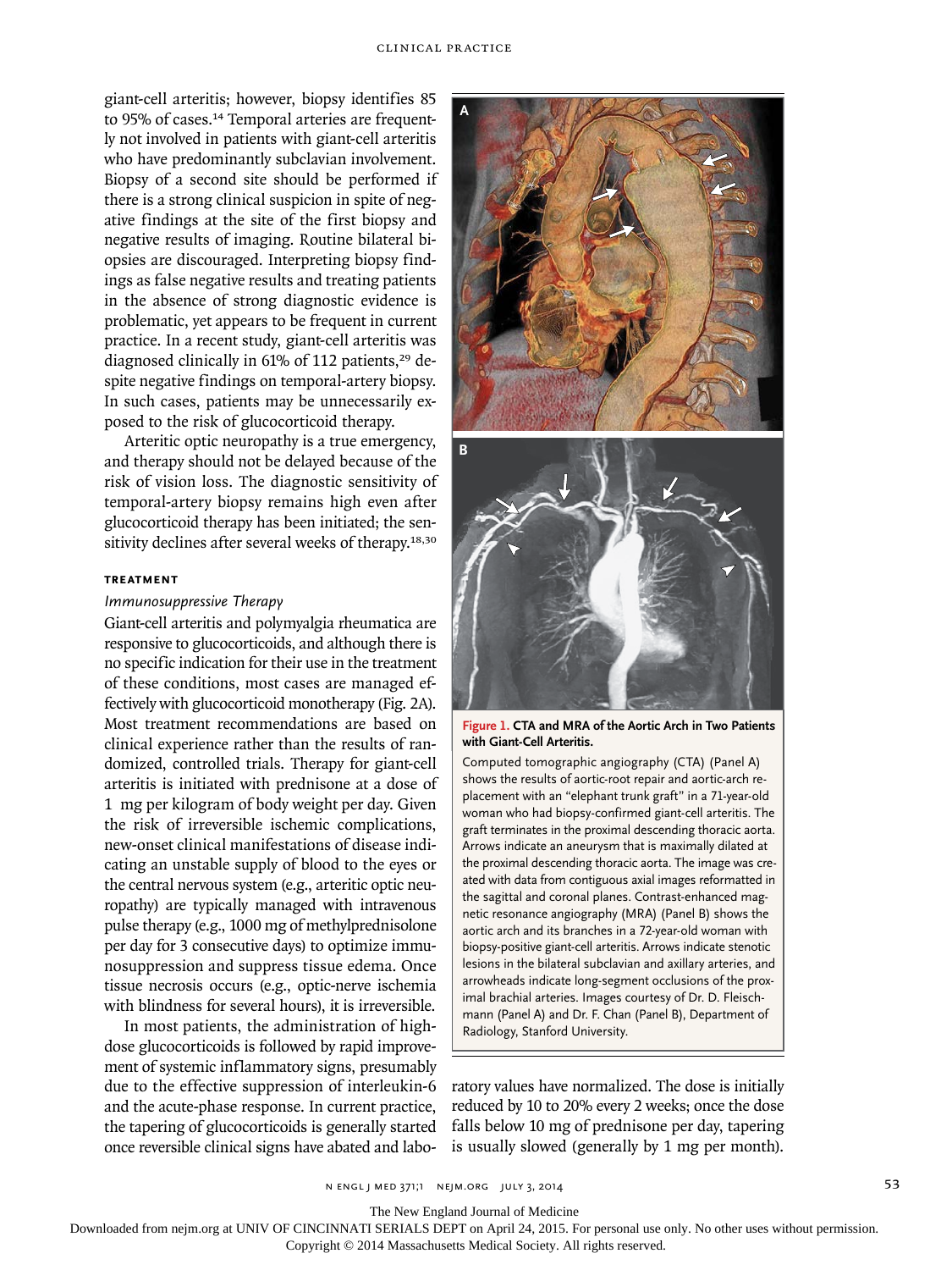

These recommendations match those developed

by the British Society for Rheumatology (BSR).<sup>31</sup> Guidelines from the European League against Rheumatism (EULAR) suggest a faster initial tapering to a dose of 10 to 15 mg per day within 3 months after treatment initiation.<sup>32</sup> Inflammatory markers are monitored monthly during the first year of treatment, bimonthly during the subsequent year, and at intervals of 3 to 6 months during long-term follow-up.

When glucocorticoids are tapered, disease flares may occur frequently (an average of one to two episodes per person-year) and are often manifested as new-onset or recurrent polymyalgia rheumatica.22,33 Relapses are rarely manifested as ischemic complications and often respond to slight increases in the dose of glucocorticoids. Elevated levels of laboratory markers alone, without concomitant clinical signs, should not automatically trigger substantial intensification of immunosuppression. Some patients do not fare well when

glucocorticoids are discontinued, which may indicate continuous, smoldering disease activity.

The doses of glucocorticoids used to treat polymyalgia rheumatica are much lower than those used for the treatment of giant-cell arteritis.<sup>5</sup> In the majority of patients, a dose of 15 to 20 mg of prednisone per day is sufficient to control myalgias. Clinical findings should be used to guide a slow tapering of glucocorticoids (Fig. 2B). The BSR recommendations suggest the administration of 10 to 15 mg of prednisolone daily over a period of about 10 weeks, followed by a slow taper.31 Recurrent myalgias are common and require dose adjustment. Repetitive flares should prompt diagnostic reassessment, including evaluation for full-blown giant-cell arteritis and for nonvasculitic conditions.

The use of glucocorticoids calls for careful monitoring for adverse effects, especially with the prolonged use of supraphysiologic doses. During a 10-year follow-up of a populationbased cohort of patients with giant-cell arteritis,

54 **N ENGL J MED 371;1 NEIM.ORG JULY 3, 2014** 

The New England Journal of Medicine

Downloaded from nejm.org at UNIV OF CINCINNATI SERIALS DEPT on April 24, 2015. For personal use only. No other uses without permission.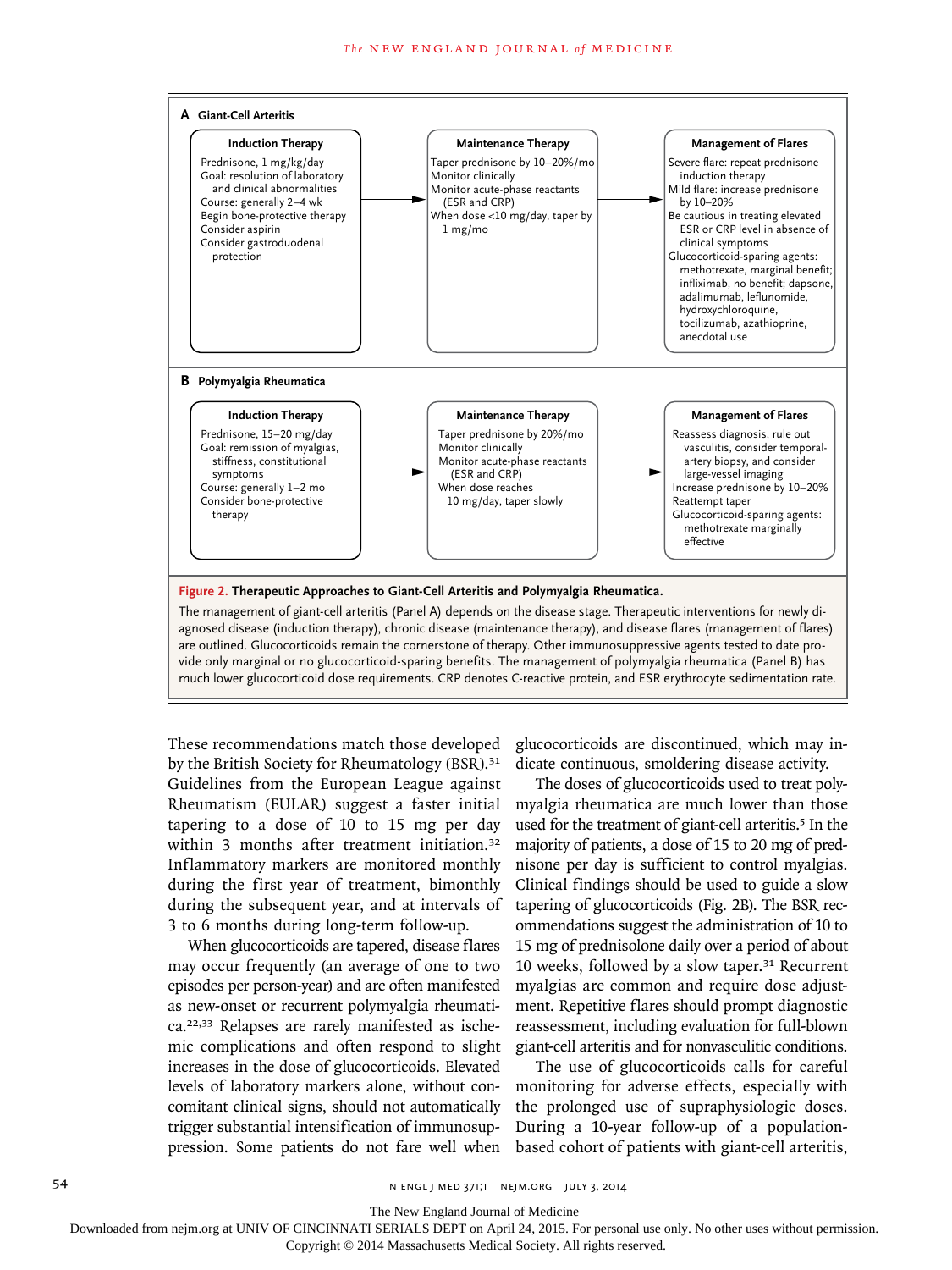more than 80% had at least one complication related to glucocorticoid treatment.34 Patients must be monitored for hypertension, hyperglycemia, and bone loss. Measures that are protective against bone loss should be provided.<sup>35</sup> Prophylaxis against *Pneumocystis jirovecii* pneumonia should be considered in patients receiving doses of prednisone of 20 mg or more daily.36 Physical activity and, if indicated, physical therapy aid in maintaining muscle strength and minimizing the side effects of glucocorticoids. Efforts should be made to minimize the duration of treatment and the cumulative glucocorticoid dose.

# *Glucocorticoid-Sparing Therapy*

No glucocorticoid-sparing agents have been approved for the treatment of giant-cell arteritis or polymyalgia rheumatica. Retrospective case series and open-label trials have not shown responses to other immunosuppressive agents that are similar to those obtained with glucocorticoids. Despite the lack of rigorous data, a broad spectrum of secondary agents are used in patients with giant-cell arteritis. These include infliximab, methotrexate, cyclophosphamide, azathioprine, and antimalarial agents.37 The findings of a recent meta-analysis of 10 studies with a total of 638 participants indicate that the use of immunosuppressive agents in addition to glucocorticoids did not improve therapeutic efficacy or safety as compared with the use of glucocorticoids alone,<sup>38</sup> raising doubts about whether such adjunctive therapy is appropriate.

Recommendations from the EULAR include the use of methotrexate as a potential adjunct to glucocorticoids in patients with large-vessel vasculitis,<sup>32</sup> but supporting evidence is limited. A meta-analysis of three placebo-controlled randomized trials involving patients with newly diagnosed giant-cell arteritis showed that a regimen of glucocorticoid therapy plus methotrexate as compared with glucocorticoids alone conferred a significant but modest benefit in lowering the relapse rate and in reducing the cumulative dose of glucocorticoids, without reducing the side effects of the glucocorticoids.39 Data supportive of the adjunctive use of other immunosuppressive agents are even more limited. In a small randomized, controlled trial, the administration of 2 mg of azathioprine per kilogram per day modestly reduced requirements for glucocorticoid therapy in patients with giantcell arteritis and polymyalgia rheumatica.<sup>40</sup> Whereas open-label studies of anti–tumor necrosis factor (TNF) agents initially suggested a benefit, $41$ 

subsequent placebo-controlled, randomized trials have not supported the use of TNF blockers as glucocorticoid-sparing agents in patients with giant-cell arteritis or polymyalgia rheumatica.42,43

Therapy targeted at disrupting the function of interleukin-6 is currently undergoing clinical testing. In a series of patients with large-vessel vasculitis, including five patients with giant-cell arteritis, treatment with the interleukin-6 receptor antagonist tocilizumab at a dose of 8 mg per kilogram per month resulted in rapid suppression of systemic inflammation.44 However, it is not certain whether interleukin-6 blockade is effective for the treatment of vascular inflammation. In one patient with large-vessel vasculitis who had a clinical response to tocilizumab, persistent vasculitis was identified at autopsy.<sup>45</sup>

#### *Other Therapies*

Aspirin (75 to 150 mg per day), which is used in other high-risk populations to reduce the risk of cardiovascular events, has been suggested as a possible means of reducing the risk of ischemic complications of giant-cell arteritis, but data from randomized trials showing a benefit in this patient population are lacking. If indicated, gastroduodenal mucosal protection should be added whenever aspirin is used. Whereas hydroxymethylglutaryl coenzyme A reductase inhibitors (statins) reduce inflammation, there are no data supporting their use in the management of giant-cell arteritis or polymyalgia rheumatica. Observational data indicate a similar disease course and similar requirements for glucocorticoid therapy in patients who do and those who do not take statins.<sup>46</sup>

# Areas of Uncertainty

Validated diagnostic criteria for giant-cell arteritis and polymyalgia rheumatica are not available. The diagnosis of polymyalgia rheumatica is particularly challenging, since objective and diseasespecific findings are often absent. Randomized trials are needed to determine the best course of treatment for both conditions. The role of imaging studies in diagnosis and follow-up has been insufficiently defined.

Giant-cell arteritis and polymyalgia rheumatica are now recognized as chronic conditions. Often, inflammatory markers remain abnormally elevated, even after a 2-year treatment course.<sup>22</sup> The best way to manage the postacute phase of disease remains to be determined. It is not clear whether

The New England Journal of Medicine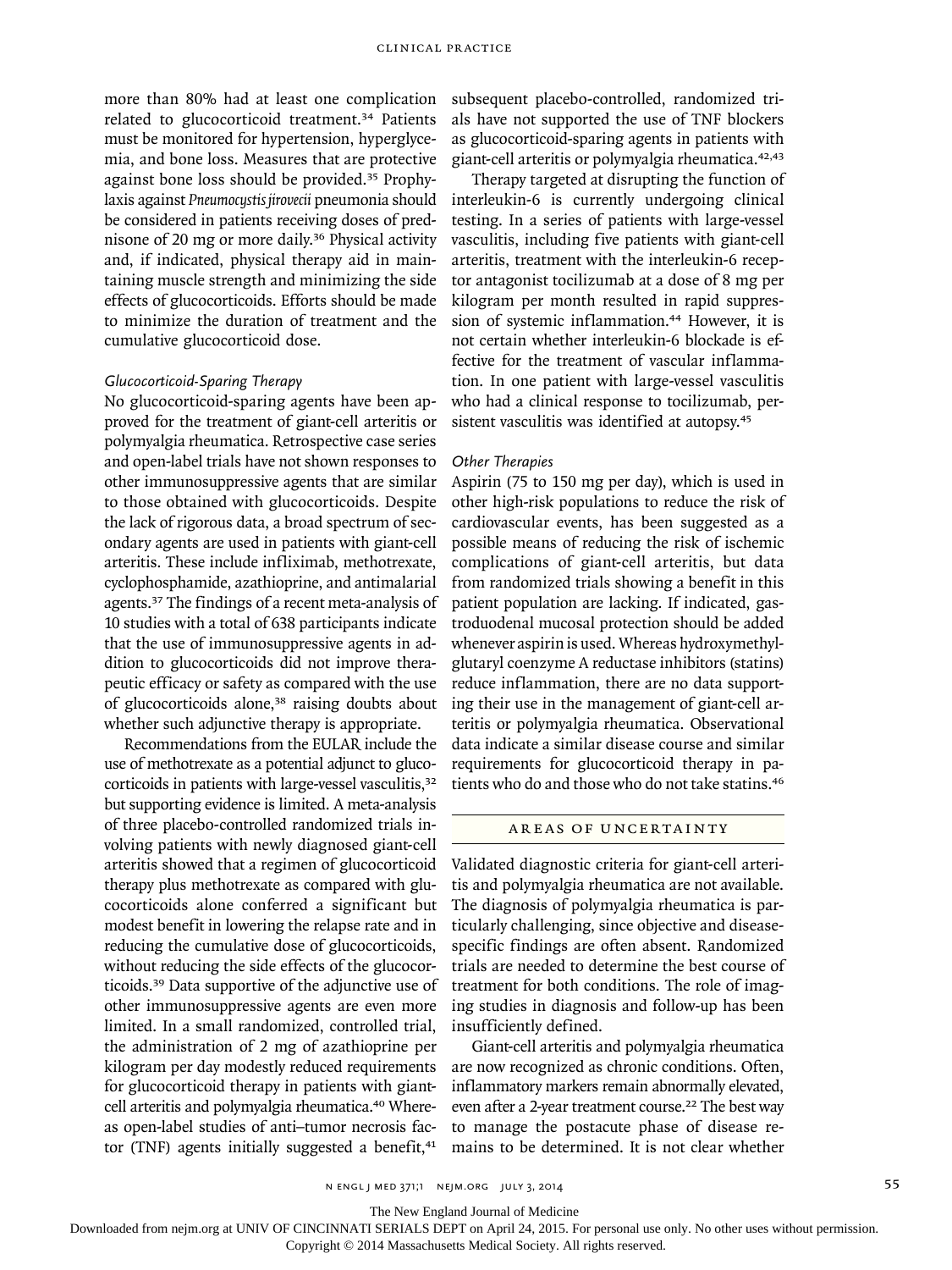#### **Table 1. Classification Criteria for Giant-Cell Arteritis and Polymyalgia Rheumatica.\***

#### **ACR classification criteria for giant-cell arteritis, 1990<sup>47</sup>**

At least three criteria must be met:

Age at disease onset ≥50 yr

New headache, either new onset or new type of localized pain in the head Abnormal temporal artery, with tenderness to palpation or decreased pulsation

Elevated ESR, >50 mm/hr during first hr of testing (Westergren method)

Biopsy evidence of vasculitis with predominance of mononuclear-cell infiltration or granulomatous inflammation, usually with multinucleated giant cells

**Provisional ACR–EULAR classification criteria for polymyalgia rheumatica, 2012<sup>28</sup>** Mandatory criteria:

Age ≥50 yr

Aching in both shoulders

Abnormal C-reactive protein level, ESR, or both

Additional criteria†

Morning stiffness lasting >45 min (2 points)

Hip pain or reduced range of motion (1 point)

Negative rheumatoid factor or antibodies to cyclic citrullinated peptides (2 points)

Absence of peripheral synovitis (1 point)

Ultrasonographic findings

- At least one shoulder with subdeltoid bursitis, biceps tenosynovitis, or glenohumeral synovitis, or at least one hip with synovitis or trochanteric bursitis (1 point)
- Subdeltoid bursitis, biceps tenosynovitis, or glenohumeral synovitis in both shoulders (1 point)

\* ACR denotes American College of Rheumatology, ESR erythrocyte sedimentation rate, and EULAR European League against Rheumatism.

† According to the provisional ACR–EULAR classification criteria for polymyalgia rheumatica, diagnosis requires that in addition to the mandatory criteria, there must be a score of 4 or more points for additional criteria without ultrasonographic findings (diagnostic sensitivity and specificity, 68% and 78%, respectively) and a score of more than 5 points with ultrasonographic findings (diagnostic sensitivity and specificity, 66% and 81% respectively).

> more aggressive, longer-term immunosuppression improves outcomes.

> The coexistence of several vasculogenic immune abnormalities has complicated the development of new, glucocorticoid-sparing therapies. Current therapy offers prompt suppression of some inflammatory pathways, but resistant pathways sustain chronic vascular remodeling.

# Guidelines

The American College of Rheumatology (ACR) and the Chapel Hill Consensus Conference have developed criteria to distinguish giant-cell arteritis from other vasculitides (Table 1).<sup>47</sup> The specificity of these criteria for diagnostic purposes in a general population is undetermined. The EULAR and ACR have suggested provisional classification criteria for polymyalgia rheumatica,<sup>28</sup> but even a score of 5 or more (Table  $1$ )<sup>28</sup> has a sensitivity of only 66% and a specificity of only 81% for the purpose of distinguishing polymyalgia rheumatica from nonpolymyalgic rheumatic conditions. The BSR has published guidelines for the management of giant-cell arteritis<sup>31</sup> and polymyalgia rheumatica,<sup>48</sup> and the EULAR has published guidelines for the management of large-vessel vasculitis.<sup>32</sup> The recommendations in this article are generally consistent with the available guidelines.

## Conclusions and Recommendations

The patient in the vignette has biopsy-confirmed giant-cell arteritis, which has responded well to high-dose glucocorticoid therapy and subsequent tapering. As is common in such patients, the patient now presents with symptoms of polymyalgia rheumatica, without evidence of recurrent ischemic manifestations. In this case, the dose of prednisone should be temporarily increased to 10 mg per day to suppress myalgias. Once there are clinical indications of improvement, an attempt should be made to taper the dose again while monitoring the clinical response and levels of inflammatory markers. Additional disease recurrences would raise the possibility of large-vessel involvement, which should be assessed with MRA or CTA. Careful follow-up is required to monitor the patient for any adverse effects of treatment with glucocorticoids.

No potential conflict of interest relevant to this article was reported.

Disclosure forms provided by the authors are available with the full text of this article at NEJM.org.

#### **References**

**1.** Weyand CM, Goronzy JJ. Medium- and large-vessel vasculitis. N Engl J Med 2003; 349:160-9.

**2.** Weyand CM, Liao YJ, Goronzy JJ. The immunopathology of giant cell arteritis: diagnostic and therapeutic implications. J Neuroophthalmol 2012;32:259-65.

**3.** Aiello PD, Trautmann JC, McPhee TJ, Kunselman AR, Hunder GG. Visual prognosis in giant cell arteritis. Ophthalmology 1993;100:550-5.

**4.** Miller DV, Isotalo PA, Weyand CM, Edwards WD, Aubry MC, Tazelaar HD. Surgical pathology of noninfectious ascending aortitis: a study of 45 cases with emphasis on an isolated variant. Am J Surg Pathol 2006;30:1150-8.

**5.** Kermani TA, Warrington KJ. Polymyal-

gia rheumatica. Lancet 2013;381:63-72. [Erratum, Lancet 2013;381:28.]

**6.** Salvarani C, Pipitone N, Versari A, Hunder GG. Clinical features of polymyalgia rheumatica and giant cell arteritis. Nat Rev Rheumatol 2012;8:509-21.

**7.** Kreiner F, Langberg H, Galbo H. Increased muscle interstitial levels of inflammatory cytokines in polymyalgia

56 **1 Engl j med 371;1 new September 2014** N ENGL J MED 371;1 NEIM.ORG JULY 3, 2014

The New England Journal of Medicine

Downloaded from nejm.org at UNIV OF CINCINNATI SERIALS DEPT on April 24, 2015. For personal use only. No other uses without permission.